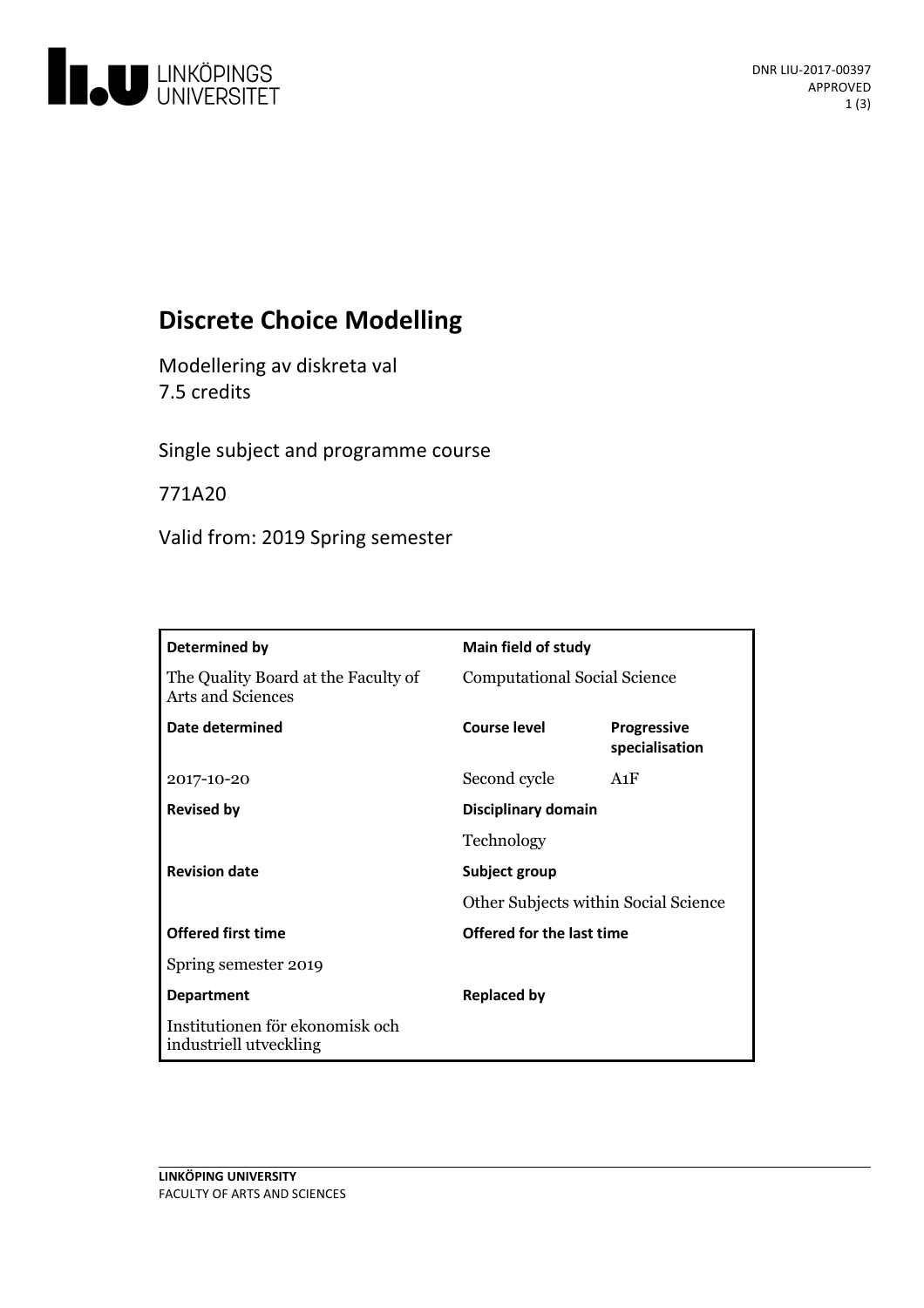#### Entry requirements

- 180 ECTS credits passed including 90 ECTS credits in one of the following subject areas: social- and natural sciences, engineering, statistics, or maths
- 15 ECTS credits in statistics, computer science, mathematics, or equivalent at advanced level and
- English corresponding to the level of English in Swedish upper secondary education (English 6/B) (Exemption from Swedish)

## Intended learning outcomes

After completion of the course, the student should on an advanced level be able to:

- Describe which models are suitable for specific applications;
- Identify problems most suitably modeled with discrete choice models;
- Develop appropriate discrete choice model specifications;
- Create appropriate data structures for estimating discrete choice models;
- Critically review and interpret model results of statistically complex discrete
- selection models,<br>• Use statistical software to estimate discrete choice models and interpret and analyze results.

### Course content

This course enables students to perform their own empirical research using discrete choice methods. Students learn how to create discrete choice datasets, estimate discrete choice models, including binomial, multinomial, and conditional logistic regression, and interpret model output. The focus will be on the practical aspects of modeling. During intensive computer labs, hands on experience will be provided using real data drawn from examples in the areas of consumer choice, migration, and labor market mobility. More advanced models for handling panel data and unobservable heterogeneity, as well as identification of latent groups will be examined and deployed. Applications to counterfactual and agent-based simulation will also be explored during lab sessions.

## Teaching and working methods

The teaching consists of lectures, readings, computor labs and seminars. Homework and independent studies are <sup>a</sup> necessary complement to the course.

Language of instruction: English